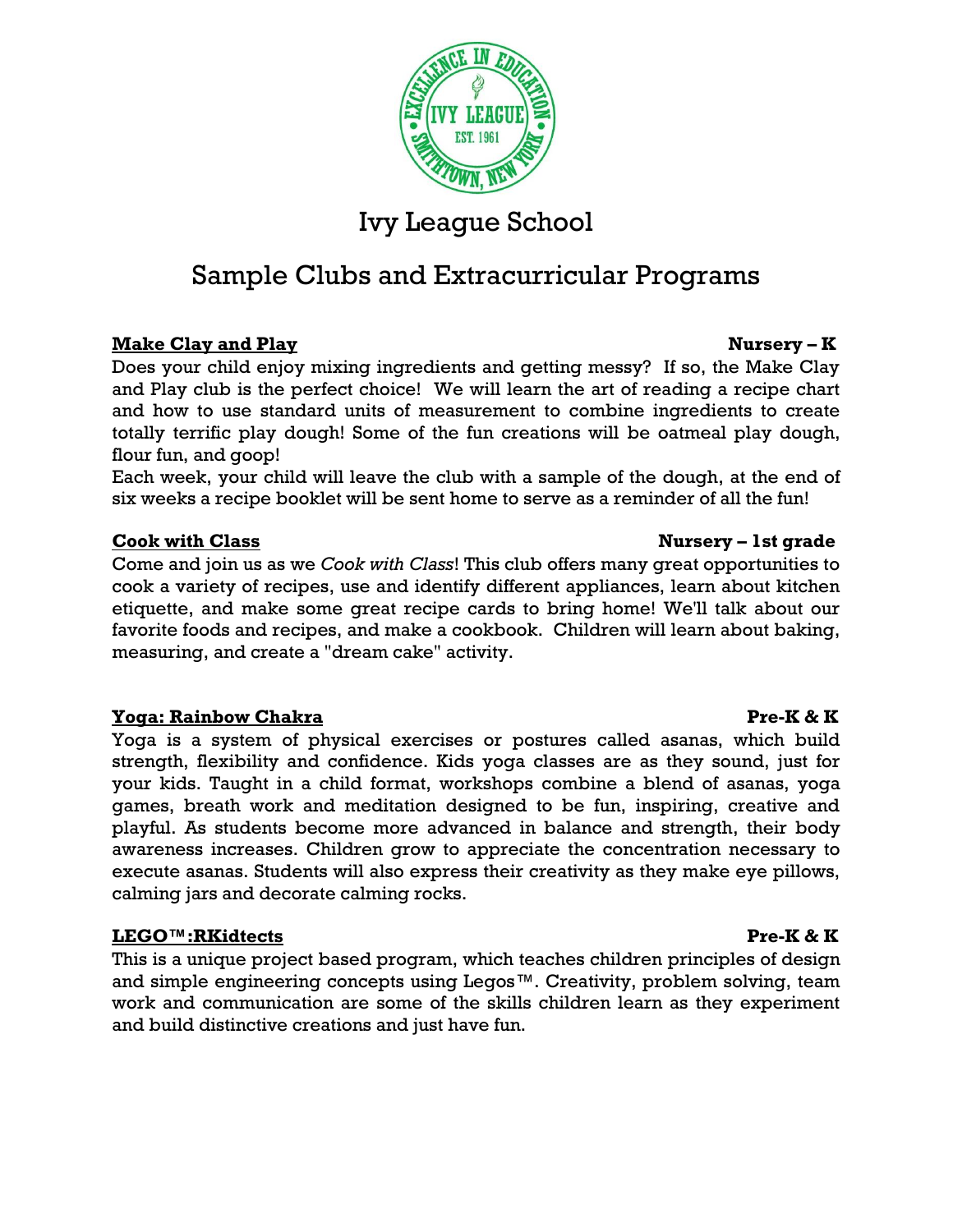# **Crafty Kids Club Pre-K & K**

Crafty Kids is for young hands that just can't get enough of painting, gluing and coloring. Each week we will make something special using our creativity and imagination.

# **Soccer Squirts Pre-K & K**

Soccer Squirts is designed for young children beginning their soccer experience. Participants learn the basic skills of soccer and develop motor skills, cognitive abilities, and learn to work as a team. This is a game where everyone is included. This workshop provides fun, fast-paced series of games and activities. Instruction covers trapping, dribbling and shooting concepts.

# **Board Games and Friendship K**

Come and have some fun while learning math skills, improving visual perception and small motor skills. Playing board games provides Kindergarteners with numerous learning opportunities in a fun, relaxed setting. Game playing will teach your Kindergartener about rules, following directions, taking turns, honesty, winning and losing graciously, and luck. We will be playing educational board games that will enhance learning and thinking skills while having fun at the same time.

# **Ivy League's Adventures****K & up**

Ivy League Adventures offers climbing programs for children ages 4 and up. Our fully certified staff introduces kids of all levels to the exciting and challenging world of climbing through games, circuits, balance and agility exercises in an enjoyable and engaging state of the art environment. In addition to basic motor skills involved with climbing, our programs help children develop confidence, teamwork, communication, and the ability to solve problems. As they grow in ability, strength, and confidence, young climbers will progress from our low ropes course onto our full climbing wall and ropes course, including dueling zip lines. Students 3rd grade & up will also be introduced to archery.

Make the right move and enroll your child in Ivy League's chess workshop. Students will learn the strategies which increase confidence and self-esteem, and have been know to improve reading levels, math scores, and overall school grades**.** Students will be taught how to play and how to improve their chess skills by a distinguished faculty of chess instructors. This workshop offers children friendly competition camaraderie and challenges their minds.

# **Storybook Pictionary 1st grade – 3rd grade**

Join us for a fun read-aloud and drawing game. During each session, children will take on the role of teacher, as we stroll through books to admire images and examine figurative language. Following each story, we will reveal a bit of our artistic side, using the SmartBoard to play Storybook Pictionary.

### **Chess** K-8th grade **K-8th grade**